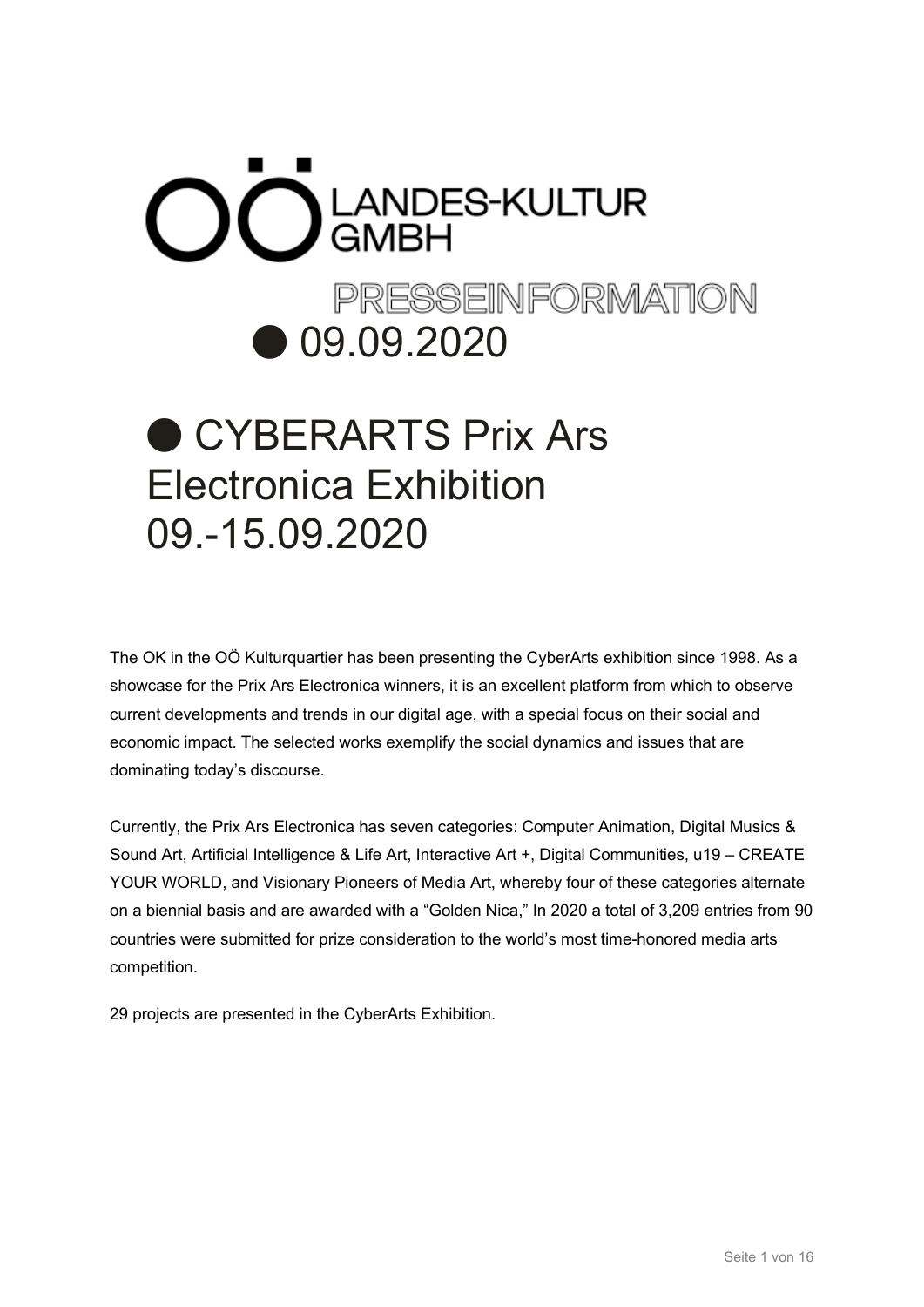#### **VISIONARY PIONEER OF FEMINIST MEDIA ART 2020**

*Golden Nica* **VALIE EXPORT / AT** valieexport.at

What began as a technological revolution has long since become part of our culture and our social reality. There are visionary pioneers who not only anticipated these changes with their artistic work but have also been seminal in laying the foundations for media art as we know it today. The Prix Ars Electronica's Golden Nica for Visionary Pioneers of Media Art pays tribute to their achievements. It has been awarded five times since 2014, and this year it goes to the visionary feminist media artist VALIE EXPORT.

**01-011, 2001 Salzburger Zyklus 01-12 I, 2001 Salzburger Zyklus** Installation

With her Salzburg Cycle, a series of ten black-and-white photographs commissioned as architectural art for Salzburg's Surgery Ward West in 2001, VALIE EXPORT presents an early application of digital image editing. In each of the images, she interlinks the portrait of a hospital employee with architectural fragments of the building and written quotes. EXPORT thus carries forward her decadeslong performative and cinematic examination of the female body into the digital medium. The Salzburg Cycle is a perfect example of EXPORT's artistic work where the perception of surroundings always relates to one's own body and language.

#### SPECIAL FEATURED FEMINIST MEDIA ARTIST **LYNN HERSHMAN LEESON**

#### **! W.A.R. – ! Women Art Revolution, 2010**

*Video Installation video, color, sound, 82'50''*

Graphic Novel von | *by* Lynn Hershman Leeson & Spain Rodriguez womenartrevolution.com With support from: Zeitgeist Films Ltd.

Lynn Hershman Leeson pioneered site-specific, performative, and interactive media art. With this film she creates a monument to all the women who have changed the world of art since the 1960s as artists, curators, and critics. The chronological documentation is composed of interviews with important artists such as Yoko Ono, Yvonne Rainer, and Carolee Schneemann as well as women working in the museum business, combined with clips on the political background that Hershman Leeson collected over a number of decades. The highlights of the feminist movement in the art scene are presented by the artist and filmmaker in the form of a graphic novel with images by Spain Rodriguez.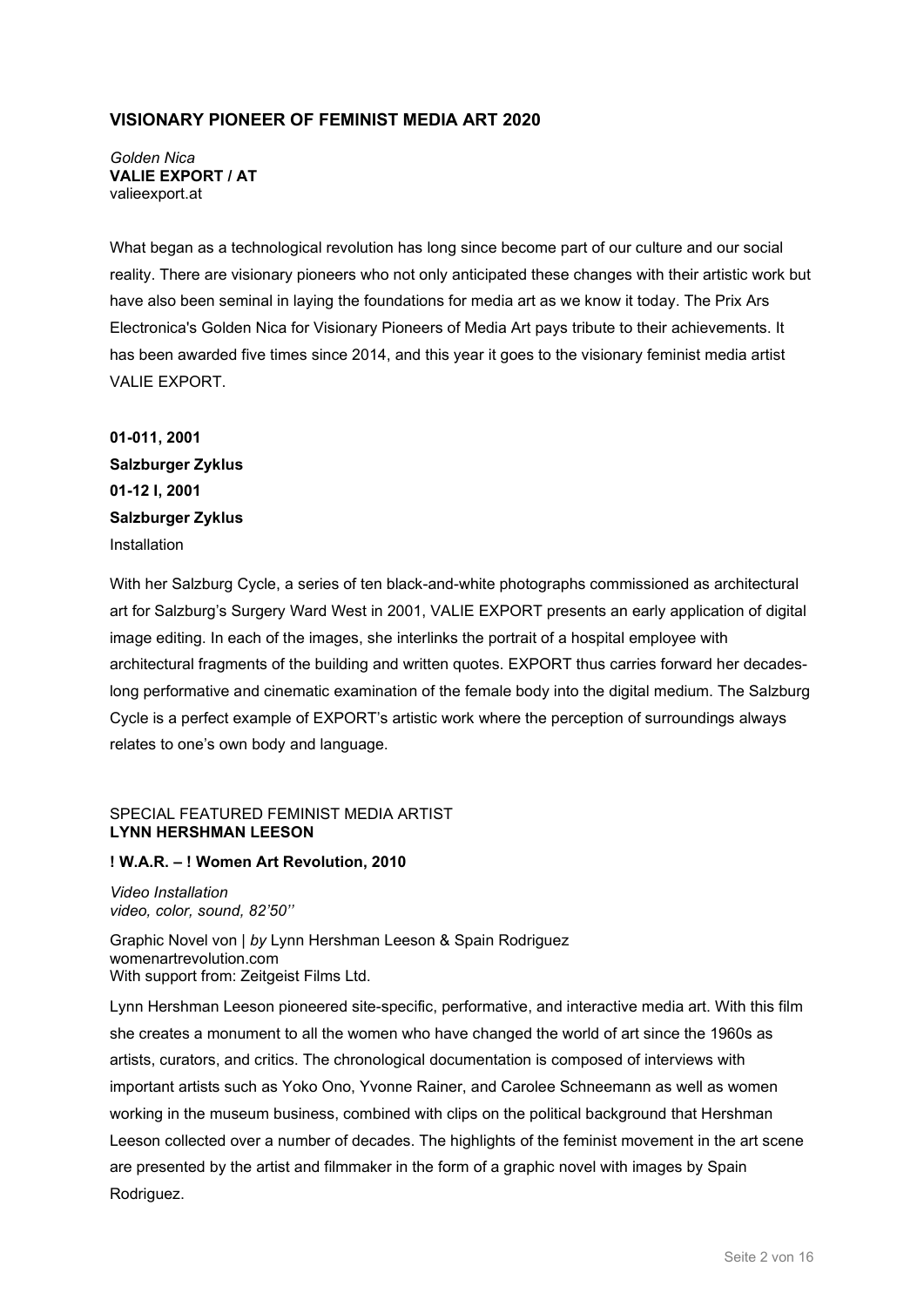#### **DIGITAL COMMUNITIES**

In 1995, in the wake of the World Wide Web's emergence, the Prix Ars Electronica launched its internet category and then proceeded to repeatedly redefine it in accordance with the rapid development of life online. The focus is currently on projects with significant social relevance. Citizen activism, strategies to promote financial and political transparency, "enabling" projects in the so-called Global South, optimizing individual potential, and crowdfunding reflect the massive paradigm shift that is still underway.

#### GOLDEN NICA Digital Communities (Starts Prize)

#### **Be Water by Hong Kongers / HK**

Dedicated to the Hong Kong protesters by Eric Siu & Joel Kwong / HK

Installation

Credits: All Hong Kong protesters involved in the struggle to safeguard democracy.

This year's Golden Nica goes for the first time to an anonymous group: Hong Kong citizens who have been organizing the pro-democratic protests since 2019. The decentralized, leaderless, and technologically sophisticated organization of their collective efforts sets new standards in digital activism for protest movements. In their struggle for basic democratic rights, the demonstrators use digital media as one of many means for organizing, communicating, documenting, and evading surveillance. This is demonstrated by the anonymous references to their activities, presented in the form of a stylized five-person apartment in a Hong Kong social housing complex – a cramped microcosm that exemplifies local living conditions. Be shapeless, be formless, be able to adapt to any situation: "Be water!" The motto of the award-winning protest movement, popularized by martial arts icon Bruce Lee, goes back to the ancient philosophy and political theory known as the Tao Te Ching, credited to the sage Laozi.

#### AWARD OF DISTINCTION Digital Communities

**Algorithmic Justice League (AJL) / US** Documentation [ajl.org](http://www.ajl.org/)

Founder: Joy Buolamwini, Creative Communications: Lead Nicole Hughes Supported by: The Ford Foundation, MacArthur Foundation, Sloan Foundation, Rockefeller Foundation, and individual donors

Algorithms have become essential elements of our daily lives, used in almost all areas of society: in online searches and navigation, in ratings systems and smart devices or bots, but also in banking, speech and facial recognition, health care, policing, and so on. However, the systems that are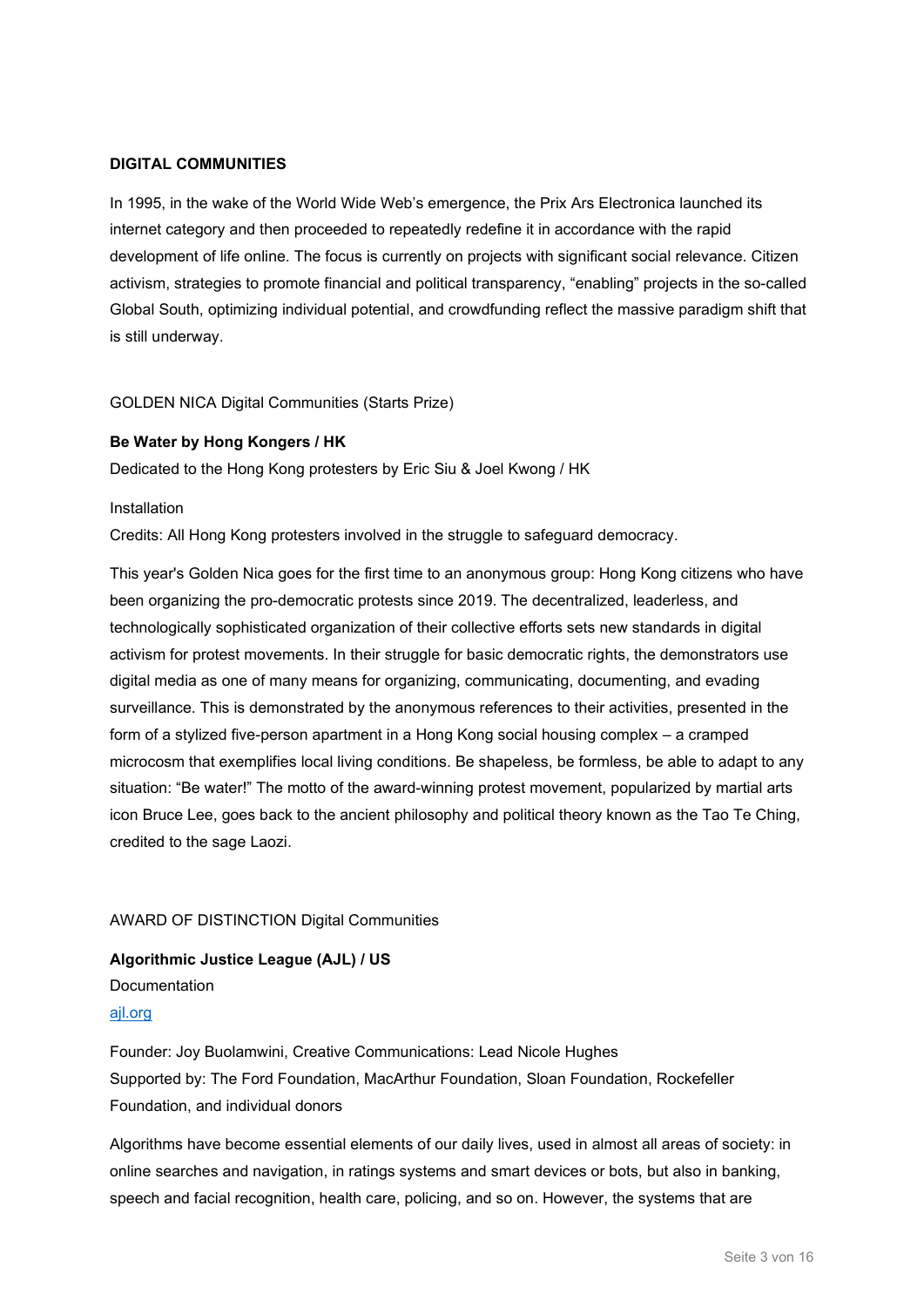developed are never neutral, which means that algorithms may be biased and discriminatory. The Algorithmic Justice League (AJL) is an organization that combines art and research to increase public awareness of the social implications and dangers of Artificial Intelligence. It does so through artistic means, for example texts, TED talks, or films – or, for example, through founder Joy Buolamwini's talk "AI, Ain't I a Woman?" in the format of a poem.

AWARD OF DISTINCTION Digital Communities **Habaq Movement / PS** Documentation [facebook.com/habaqmovement](http://www.facebook.com/habaqmovement)

The Habaq Movement is a Lebanese initiative in the form of an agricultural cooperative that is taking concrete measures to rebuild the broken country: reclaiming unused agricultural land, setting up work teams, and growing food again. The organization is also at work developing alternative solutions for local communities, organizing training courses, and linking up the local population with refugees from elsewhere so that they can work together on agricultural projects. The members of the Habaq Movement, who have diverse nationalities, religions, and ethnicities, are thus taking concerted action to overcome the country's long-standing supply crisis.

HONORARY MENTION Digital Communities (Starts Prize) **Code of Conscience / INT** Documentation codeofconscience.org

Team: *AKQA*: Tim Devine, Hugo Veiga, Pedro Araujo, Daniel Kalil, Adam Grant; *Tekt Industries*: Matthew Adams

Illegal logging operations in the Amazon rainforest are having a fatal impact on the planet but also pose an existential threat to the indigenous population and their habitat. Code of Conscience responds by obliging construction machinery manufacturers to include built-in mechanisms to prevent the misuse of their equipment. The system enables automatic shutdown of forest-clearing machines as soon as they are located in a protected area. This function is based on mapping data provided by the World Database on Protected Areas operated by the United Nations, matching the data with the location of the construction machinery. Applied until now on a voluntary basis, the ultimate goal is to enshrine the Code of Conscience in Brazilian federal law.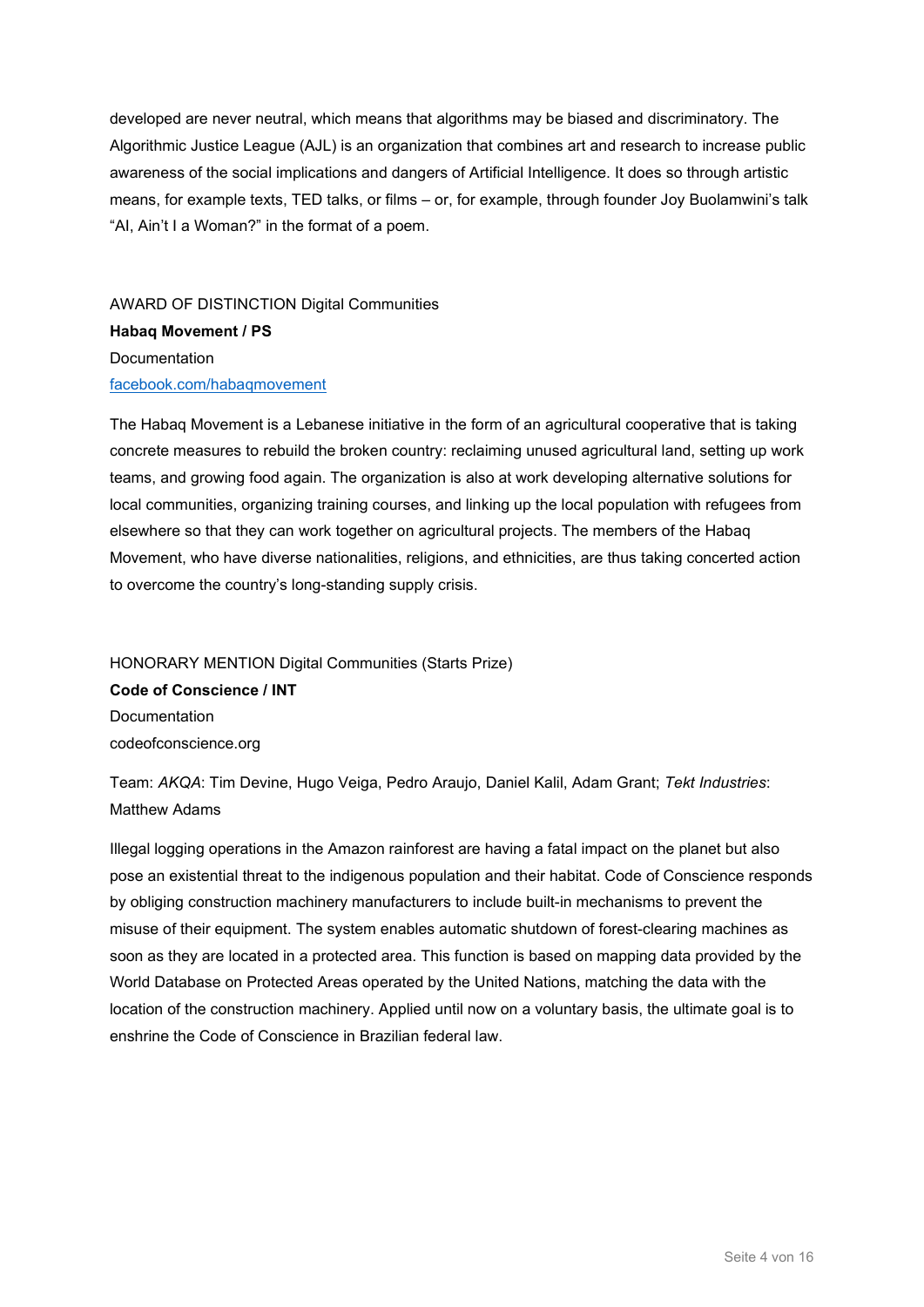# HONORARY MENTION Digital Communities **Ghana ThinkTank is Developing the First World / INT** Documentation ghanathinktank.org

With support from: Creative Capital, Creative Time, Foundation for Art and Creative Technology, John S. and James L. Knight Foundation, CEC ArtsLink, Queens Museum of Art, Detroit Justice Center, Puffin Foundation, Black Rock Arts Foundation, New York State Council on the Arts, SUNY Research Foundation Network of Excellence in Arts and the Humanities, SUNY Purchase College, Kindle Project, DTE Foundation, Michigan Economic Development Corporation, Kresge Foundation and Sigrid Rausing Trust.

What if it was not the "poor" Global South that needed development aid but the privileged North instead – and what if it then received such aid from the so-called "Third World"? Ghana ThinkTank starts from exactly that premise, with teams in Ethiopia, El Salvador, Palestine, Morocco, Indonesia, Iran, and Ghana at work developing solutions to "first-world problems." This turning of the tables has the effect of empowering those who are otherwise thought to be in need of help, enabling them to contribute their own knowledge, innovation, creativity, skills, and experience. Mexican migrants, for example, are advising self-appointed US border guards in Texas, and the Moroccan riad concept (shared gardens and courtyards) is being proposed as a response to increasing social isolation in **Detroit** 

# HONORARY MENTION Digital Communities **Indigemoji / AU** Documentation indigemoji.com.au

*Indigemoji* was delivered through funding partnerships with the Johnston Foundation, Northern Territory Government, Ingeous Studios, Alice Springs Public Library and inDigiMOB, a partnership between First Nations Media Australia and Telstra.

Indigemoji offers over ninety pictograms that express via emojis the culture and language of the Arrernte, an Aboriginal tribe from Mparntwe (Alice Springs) in the Northern Territory of Australia. More than 900 participants in a workshop assembled pictures and drawings that reflect the modes of expression, meanings, and cultural symbols and codes of the Arrente, as well as important events and animals and plants significant to the tribe. In close cooperation with Arrernte elders, linguists, and a team of Aboriginal artists, designers, and programmers, these were then put into stylized form as emojis. The project thus ensures that the culture and language of the indigenous population is passed on to the younger generation and lives on in the digital space.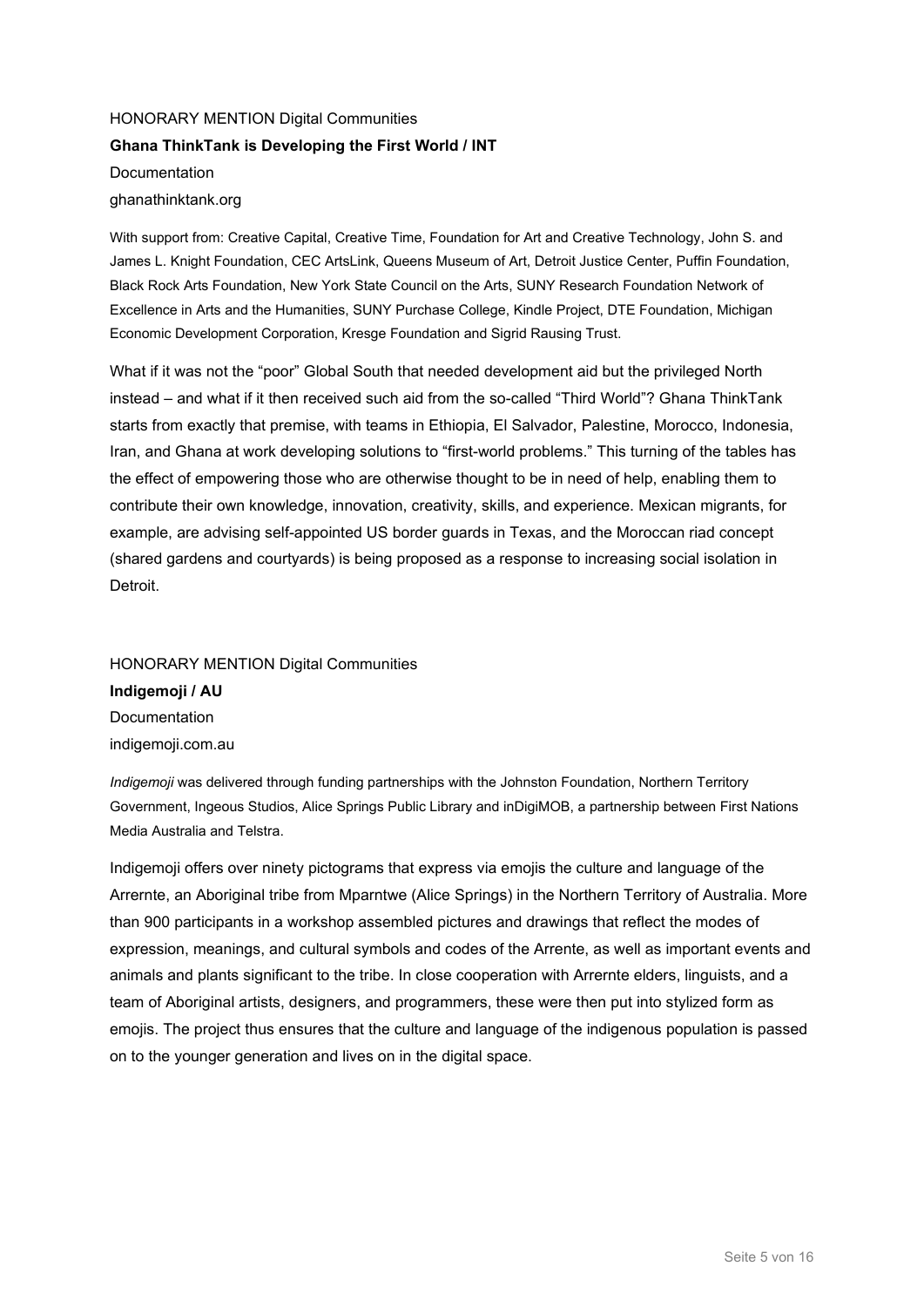# HONORARY MENTION Digital Communities

**Listening at Pungwe / NA / ZA / ZW Documentation** 

listeningatpungwe.wordpress.com

With support from Savvy Contemporary, Berlin, PASS at Chimurenga, Cape Town, ProHelvetia, Johannesburg, Deutschlandfunk Kultur, DAAD, Germany, Goethe Institute, Namibia

In the Bantu language Shona pungwe refers to an assembly gathered together for a spiritual vigil like those held in times of colonial rule. Playing music on the mbira, a lamellophone, is central to this rite. In Listening at Pungwe, the historian Memory Biwa and the interdisciplinary artist Robert Machiri reenact this ritual and the associated listening experience as a way of coming to terms with the (post-) colonial heritage and its practices. In installations, performances, and documentation, they combine historical recordings by White ethnologists with contemporary music and archival recordings of speeches, language, singing, and body sounds. The performances thus create a sense of continuity while also highlighting breaks with the past. The interplay between history and the self-empowered reconsideration of this ritual is designed to generate a new, postcolonial archive that will help to reinvent the future present.

# HONORARY MENTION Digital Communities **Participedia / INT** Documentation [participedia.net](https://participedia.net/)

*Participedia* is currently supported by the Social Sciences and Humanities Research Council of Canada (SSHRC) and international partner organizations.

*Participedia.net* was developed by a team of women who work at Emily Carr University of Art + Design in Vancouver, BC, Canada. It is a publicly accessible archive that serves as a trove of useful ideas for citizen activists, helping them to learn from the experiences of other activist groups. Whether the Women's March on Washington or the citizens' assemblies responding to Brexit – the multilingual open source online platform, which is itself participatory, brings together activists, NGOs, and academics so that they can pool all the knowledge on self-empowerment and self-governance gathered by local communities all around the world. More than anything, the archive offers a reliable data model enabling political scientists and data scientists to analyze this complex field.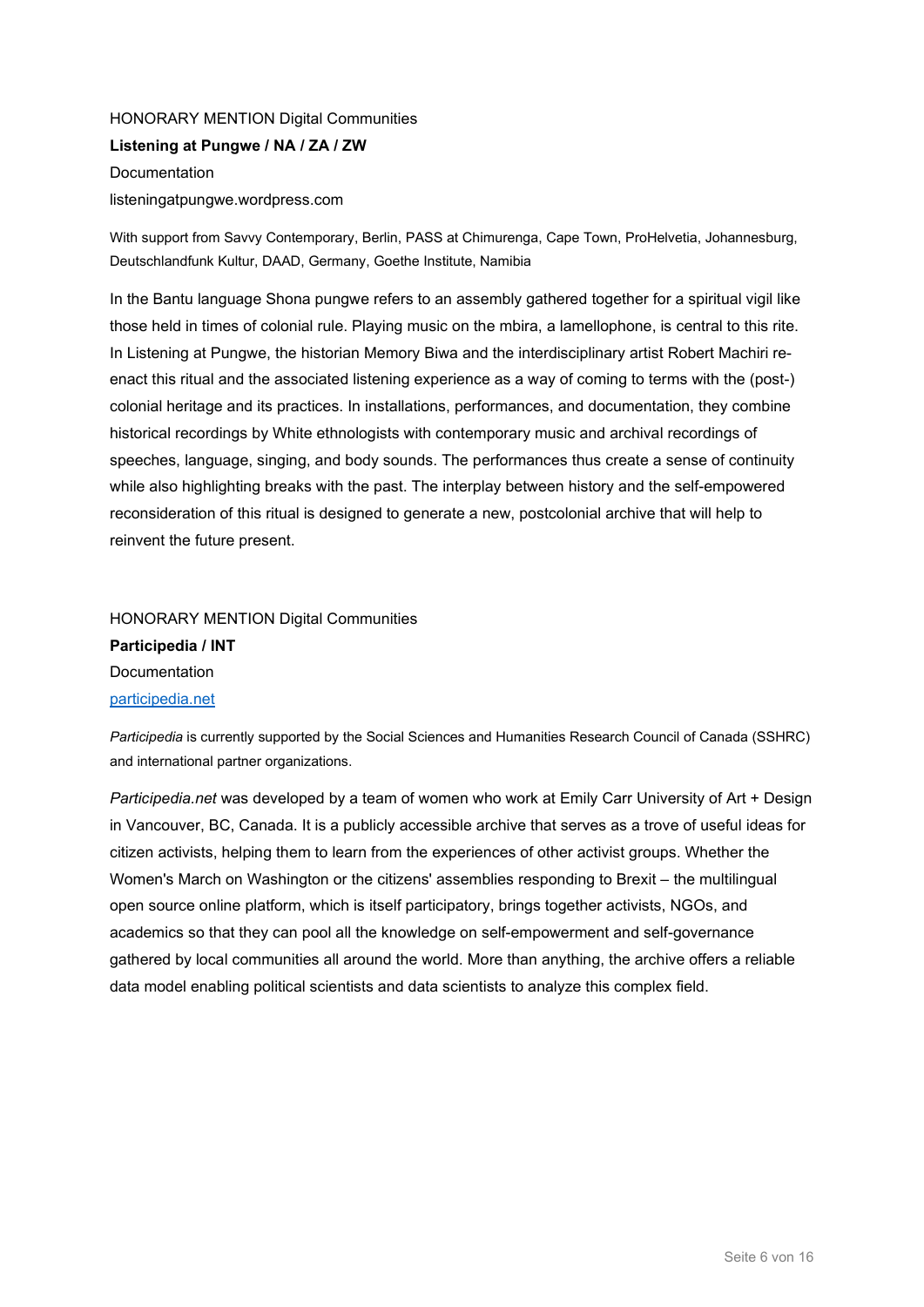## HONORARY MENTION Digital Communities **PULANG PERGI / ID Documentation**

#### [play.google.com/store/apps/details?id=com.pulang.pergi](https://play.google.com/store/apps/details?id=com.pulang.pergi)

With support from: Gwangju Biennial (2016), Goethe Institut East Asia and Southeast Asia (2018-2019)

PULANG PERGI is an online platform for knowledge sharing amongst Indonesian migrant workers who are currently still abroad and those who have returned home, focusing on the variety of bottom-up economic reintegration possibilities. Only a small portion of returnees have successfully (economically) reintegrated in their respective regions. Their bottom-up knowledge and experiences are extremely valuable to other migrant workers who are still abroad. PULANG PERGI thus provides a platform where this previously un-codified knowledge can be articulated, accumulated, and distributed.

# HONORARY MENTION Digital Communities **School of Machines, Making & Make-Believe / DE** Documentation [schoolofma.org](http://schoolofma.org/)

# Conceived as an alternative educational institution, the *School of Machines, Making & Make-Believe* in Berlin is designed specifically for women and other groups who are still underrepresented in the field of new technologies. The "school" not only seeks to arouse enthusiasm for these technologies but also to speculatively explore this unknown terrain in order to discover new ways of understanding the interaction between humans, machines, the environment, nature, and technology. The overall goal is self-empowerment and a creative artistic approach to the latest developments that should enable both expanded comprehension and fresh ways of intervening on several levels. The school regularly presents the results of its research in public exhibitions.

### HONORARY MENTION Digital Communities

**Smart Coop / EUR Documentation** smart.coop

Freelancers are becoming the norm in today's economy, and yet the institutional infrastructure, for example the social insurance system, is still tailored to "regular" employees and therefore discriminates against the self-employed. Smart Coop helps freelancers to maintain their freedom and autonomy while offering them protection within a collective. In addition, the network provides a wide range of services such as information, training, legal advice, a professional social network, and work spaces. Smart Coop was founded in Belgium back in 1998 and in the meantime has over 100,000 members in nine European countries.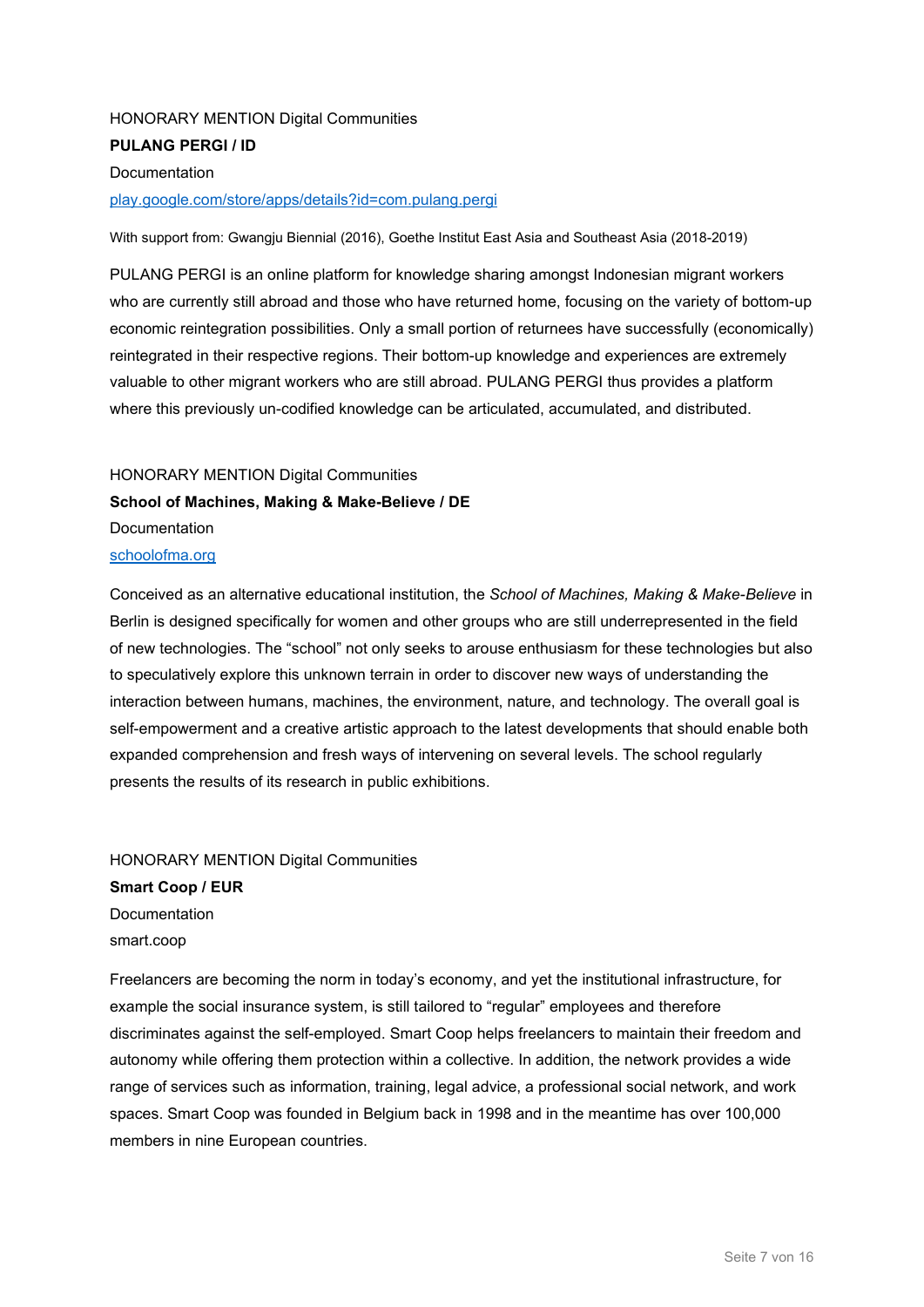# HONORARY MENTION Digital Communities **STEAM physical education program / JP** Documentation youtu.be/6tI8sX-lIsU

With support from: Takashi Terada (Terada 3D Works), Jinryou Elementary School, Kamiyama-cho (The town of Kamiyama), NPO Green Valley Inc., KAWAGUCHI FILM OFFICE.

STEAM creatively addresses the increasing use of digital devices and the associated problems, such as lack of exercise and communication, computer gaming addiction, and loneliness. The Frisbee serves here as a connecting element and communication tool between children and the analogue and digital worlds. Schoolchildren design their own Frisbee models, which they then produce using 3D printing. The process culminates in the immediate sensory experience of joint play. Initially conceived as a temporary project, the workshops have since been incorporated into the Japanese primary school curriculum thanks to their promotion of playful learning and the great enthusiasm on the part of the pupils.

HONORARY MENTION Digital Communities **Syrian Archive / INT** Documentation [syrianarchive.org](https://syrianarchive.org/)

The *Syrian Archive* sets out to visually document the human rights violations that have been perpetrated in the course of the Syrian conflict. Evidence is gathered in order to amass a reliable source of information in the hope of attaining some form of justice. The project was launched in 2014 by Hadi Al Khatib, who enlisted the help of a team of volunteers to begin rapidly and methodically archiving content from the web before it could be removed from the online platforms where it had been posted. Their work is a race against time, but it plays a central role for Syria's future – paving the way for justice and accountability while educating future generations about what has really been happening in Syria since people took to the streets in 2011.

HONORARY MENTION Digital Communities **Vis. [un]necessary force\_3 / MX** Documentation

vis-unnecessaryforce.org

With support from: Sistema Nacional de Creadores de Arte (SNCA) / Secretaría de Cultura del Gobierno de México, Universidad Autónoma Metropolitana, Romain Re *molosc.com.* Luz María Sánchez *luzmariasanchez.com*.

In 2019 alone, more than 60,000 people disappeared in Mexico under violent circumstances – often with the complicity of the police or military. The relatives who remain behind have not been able to attain any help in their search or support with their grief. María Sánchez set out to draw public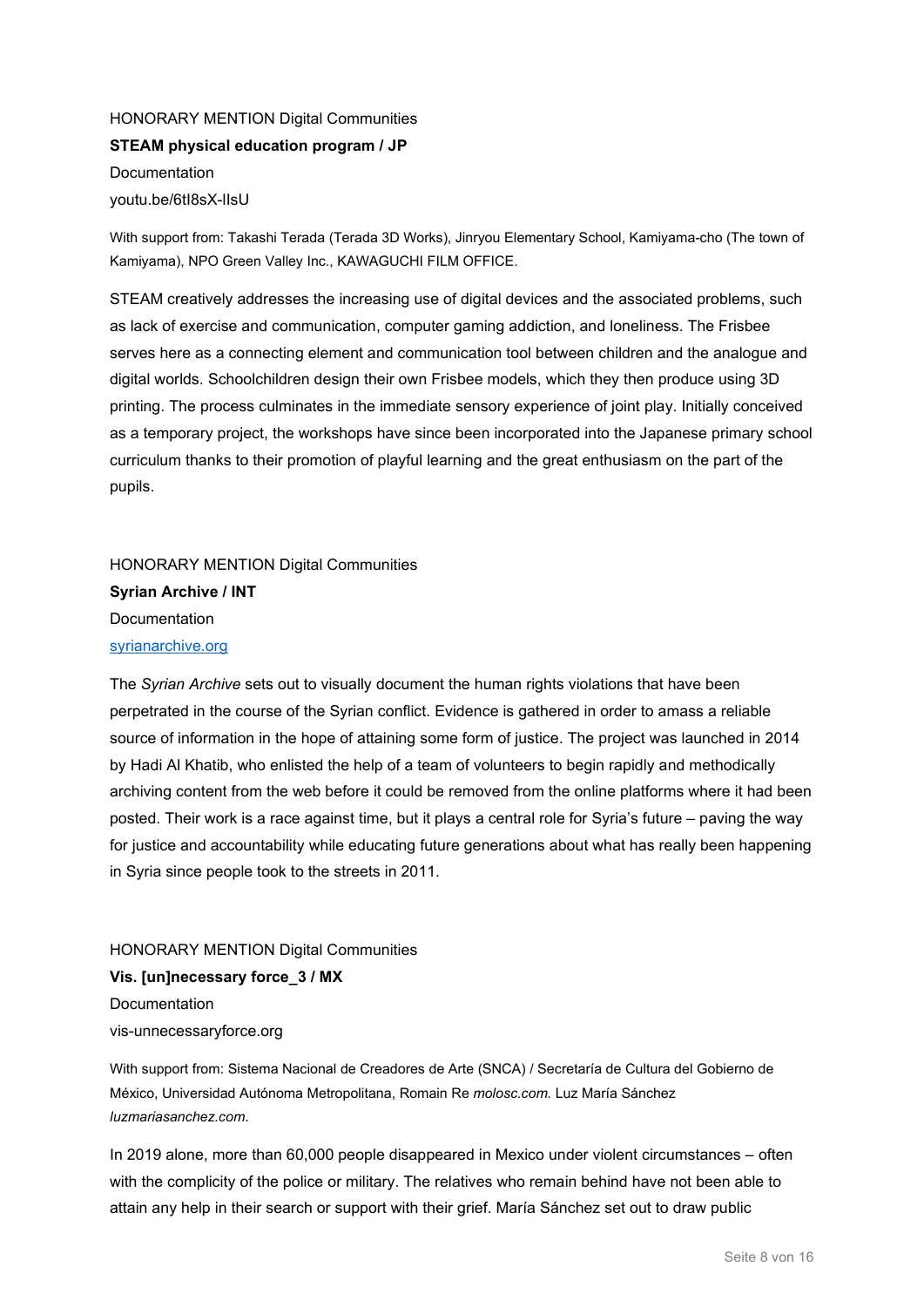attention to their plight with her creative research project Vis. [un]necessary force\_3, initially by installing portrait sculptures at the sites where people had vanished. It soon became clear, however, that this form of public display would put the bereaved families in dire danger. The project was therefore shifted onto a website and app that Sánchez and her team use to help citizens organize and to encourage them to document, expose, and share with the world human rights violations and abuses of power, including through participatory audiovisual mapping.

HONORARY MENTION Digital Communities **#WirVsVirus Hackathon / DE** Documentation [wirvsvirus.org](http://www.wirvsvirus.org/)

With support from the German government which functioned as co-initiators and patrons of the Hackathon (no financial involvement).

In the midst of the coronavirus pandemic, the world's biggest-ever online hackathon (a portmanteau made up of "hacking" and "marathon") took place with 26,581 participants. In the space of just four days, seven non-profit organizations had joined forces to launch *#WirVsVirus*. The aim of the developers' conference was to create a common digital space for all those who had started work on innovative solutions to the problems caused by the coronavirus or who wanted to help cope with the crisis.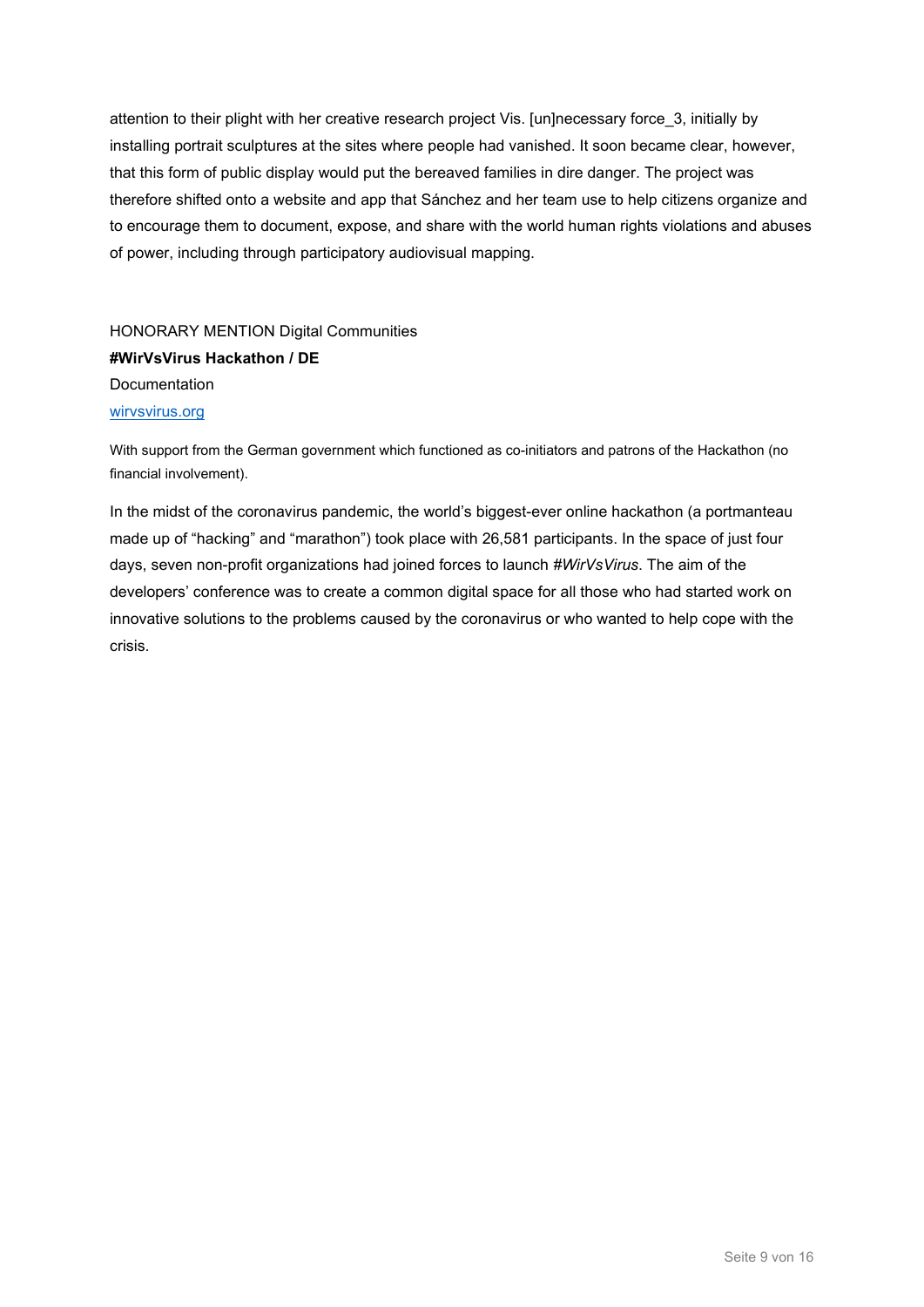#### **INTERACTIVE ART +**

The Interactive Art + category has been a Prix Ars Electronica mainstay since 1990. The entries include a broad spectrum of formats ranging from installations to network projects. The jury focuses on the artistic quality of how the work's interaction is designed and developed, and looks for a meaningful dialogue between the content on one hand and the work's interaction principles and interfaces on the other. Of particular interest is the socio-political relevance of the interaction and how it manifests an inherent potential to expand human beings' scope for action.

GOLDEN NICA (Starts Prize) Interactive Art +

# **SOMEONE** Lauren Lee McCarthy / US Installation

lauren-mccarthy.com/SOMEONE With support from Harvestworks and Google Artists and Machine Intelligence

What level of convenience and comfort does it take for us to be willing to forfeit our privacy and control over our lives to an AI system? SOMEONE is an interactive installation that illuminates the tension between intimacy and privacy as well as between comfort and autonomous action. Instead of a machine, SOMEONE responds to the wishes of the participating Smart Home residents. The project documentation shows these "human Alexas" operating their clients' specially designed smart household appliances from a command center – while at the same time observing, eavesdropping on, and monitoring them.

AWARD OF DISTINCTION Interactive Art +

**Google Maps Hacks** Simon Weckert / DE

Installation simonweckert.com/googlemapshacks.html

At a walking pace, Simon Weckert pulls ninety-nine second-hand smartphones on which the Google Maps routing function is activated along the road in a handcart. The app interprets the devices' slow forward progress as a traffic jam and thus changes the street display from green to a warning red. Google Maps then automatically redirects users to another route, meaning that the purely virtual traffic jam begins to have an impact on the real world. This and other actions by the artist reveal the influence navigation systems such as Google Maps and apps such as Airbnb and Tinder have on our perception of the world and how they guide our behavior unawares.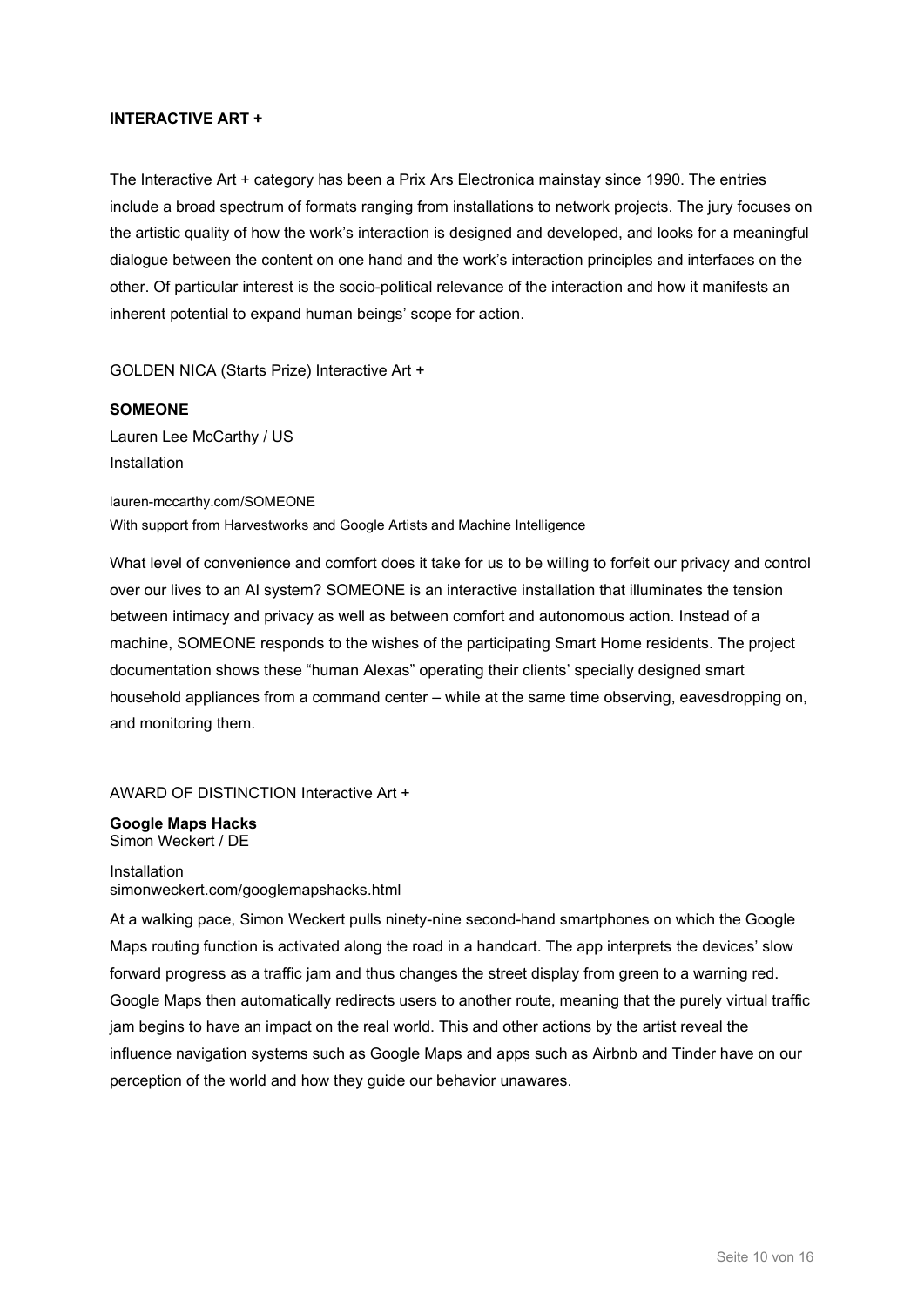#### AWARD OF DISTINCTION Interactive Art +

**Shadow Stalker** Lynn Hershman Leeson / US

#### Documentation

#### [lynnhershman.com/project/shadow-stalker](https://www.lynnhershman.com/project/shadow-stalker) Commissioned by: *The Shed* with additional funding from VIA Art Fund

Invisible surveillance deprives people of their civil rights as specially developed algorithms and data mining systems define people by race, economic factors, or gender. Lynn Hershman Leeson believes there is an urgent need to expose these tactics in order to stop the global damage they cause. Her work *Shadow Stalker* presents a film that sketches the history of predictive policing, digital identity theft, and the dangers of data mining. In the interactive part of the installation, visitors' "digital shadows" are made public – comprising personal information generated in real time that can be retrieved from internet databases via an email address alone.

#### HONORARY MENTION Interactive Art +

**Algorithmic Perfumery** Frederik Duerinck / NL Installation

#### [algorithmicperfumery.com](https://algorithmicperfumery.com/) Design: Vincent Soffers, Mark Meeuwenoord

This multisensory project calls into question the concept of mass production by envisioning a potential future personalized perfumery. The Algorithmic Perfumery evaluates completed customer questionnaires and uses the data to generate a unique scent. The respondents' feedback on this personal perfume is then in turn fed back into the program to refine the compositions developed by the algorithm. By interacting with the machine, users are given the power to play an active role in the creative process: the machine learns from their personal physical experiences and subjective (olfactory) sensations.

#### HONORARY MENTION Interactive Art +

**Appropriate Response** Mario Klingemann / DE

Installation onkaos.com/mario-klingemann With support from: Colección SOLO

In Appropriate Response, Mario Klingemann questions the significance attributed to the written word per se. A participant kneels down at a "confessional," and an AI system starts to generate a unique sequence of words – a "message" like those conveyed by aphorisms, quotations, or sayings in fortune cookies but which is created only once, i.e., supposedly only for the respective individual. Here the artist plays with the expectations, hopes, and fears that words can evoke in us, even if they have been created by a computer program. The way the interaction is staged deliberately recalls religious rituals and thus summons thoughts of the deeply human search for meaning.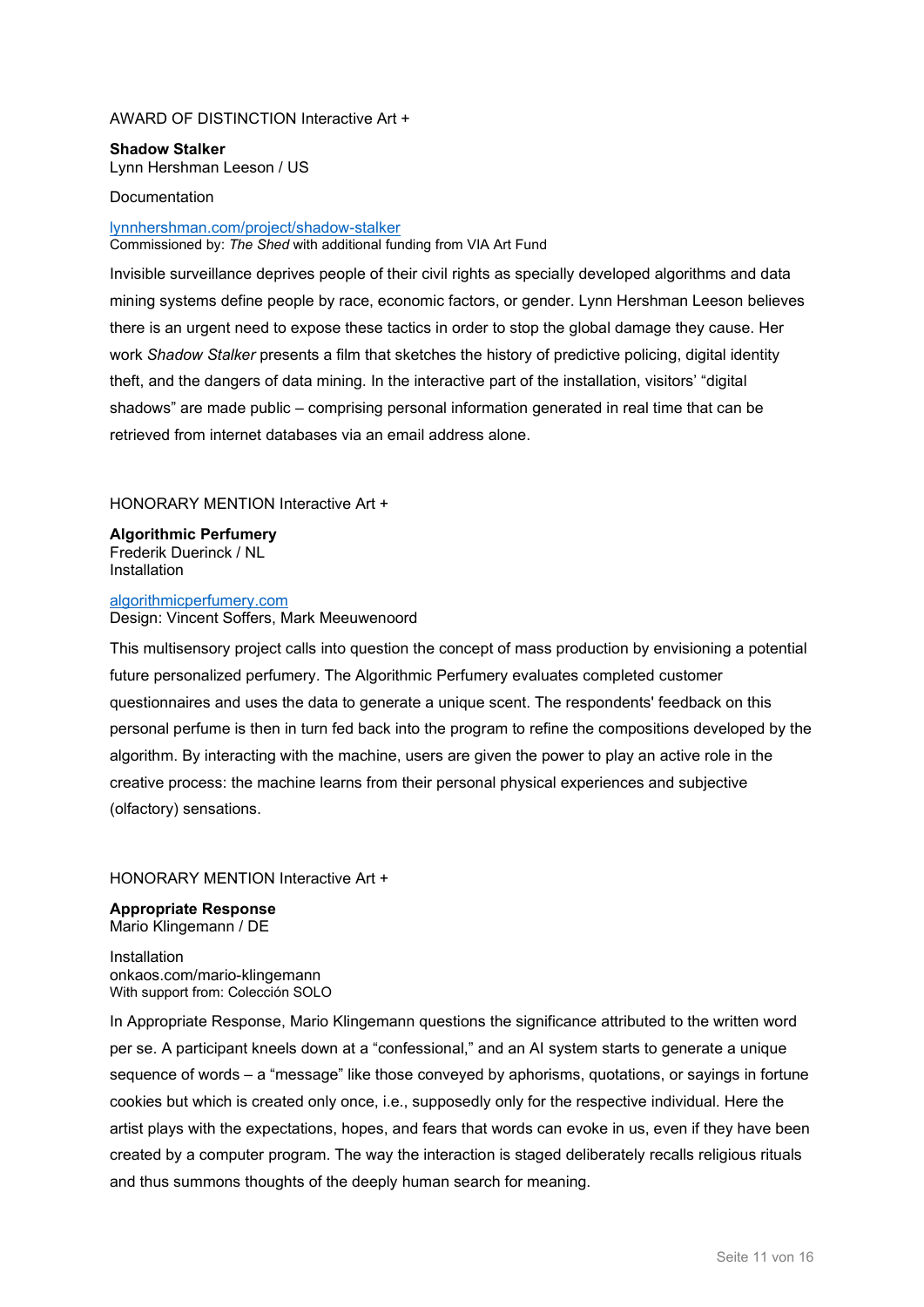#### HONORARY MENTION Interactive Art +

**Center for Technological Pain** Dasha Ilina / RU

Installation centerfortechpain.com

The Center for Technological Pain (CTP) is a dummy company founded by Dasha Ilina to provide remedies for health problems caused by digital devices such as smart phones and laptops. Its products and services include homemade objects, self-defense techniques, yoga exercises, and workshops. The proposed open commons and DIY practices take a humorous approach to what is in face a serious contemporary problem: the ever-increasing space that digital technologies occupy in society and the negative impact they can have on our bodies.

#### HONORARY MENTION Interactive Art +

**Machine Auguries** Alexandra Daisy Ginsberg / GB

#### **Documentation**

Commissioned by Somerset House and A/D/O by MINI. With additional support from Faculty and The Adonyeva Foundation. Photo credit: Luke Andrew Walker

We tend to overlook all too readily the impact that we humans have on the ecosystem. For example, light and noise pollution in densely populated areas have a massive influence on the behavior of birds. In an effort to adapt, they now sing earlier, louder, longer, or at a higher pitch. Alexandra Daisy Ginsberg would like to draw more attention to such changes brought about by human habitation. In her Machine Auguries, the audience experiences an immersive environment in which bird song changes with different lighting conditions at the various times of day. Real bird recordings are mirrored here by trained neural networks that instantly learn the songs and imitate them. In the end, we hear only artificially generated bird song that can no longer be distinguished from a real "twilight chorus."

#### HONORARY MENTION Interactive Art +

#### **The Intimate Earthquake Archive** Sissel Marie Tonn in collaboration with Jonathan Reus / DK

Installation jonathanreus.com/portfolio/the-intimate-earthquake-archive

Hardware design/Interaction: Marije Baalman & Jonathan Reus, Carsten Tonn-Petersen Vest design: Gino Anthonisse and Christa van der Meer Graphic Design: Márton Kabai

With support from: Theodora Niemeijer Fund, Van Abbemuseum, TNO - Innovation for Life, KNMI, Artefact festival, Stroom Den Haag, Stimuleringsfonds NL

This work is both an ongoing research project and an interactive installation dealing with earthquakes of human causation in the Dutch province of Groningen. To draw attention to the problems in the region – one of Europe's largest natural gas fields – as well as to the general effects of our exploitation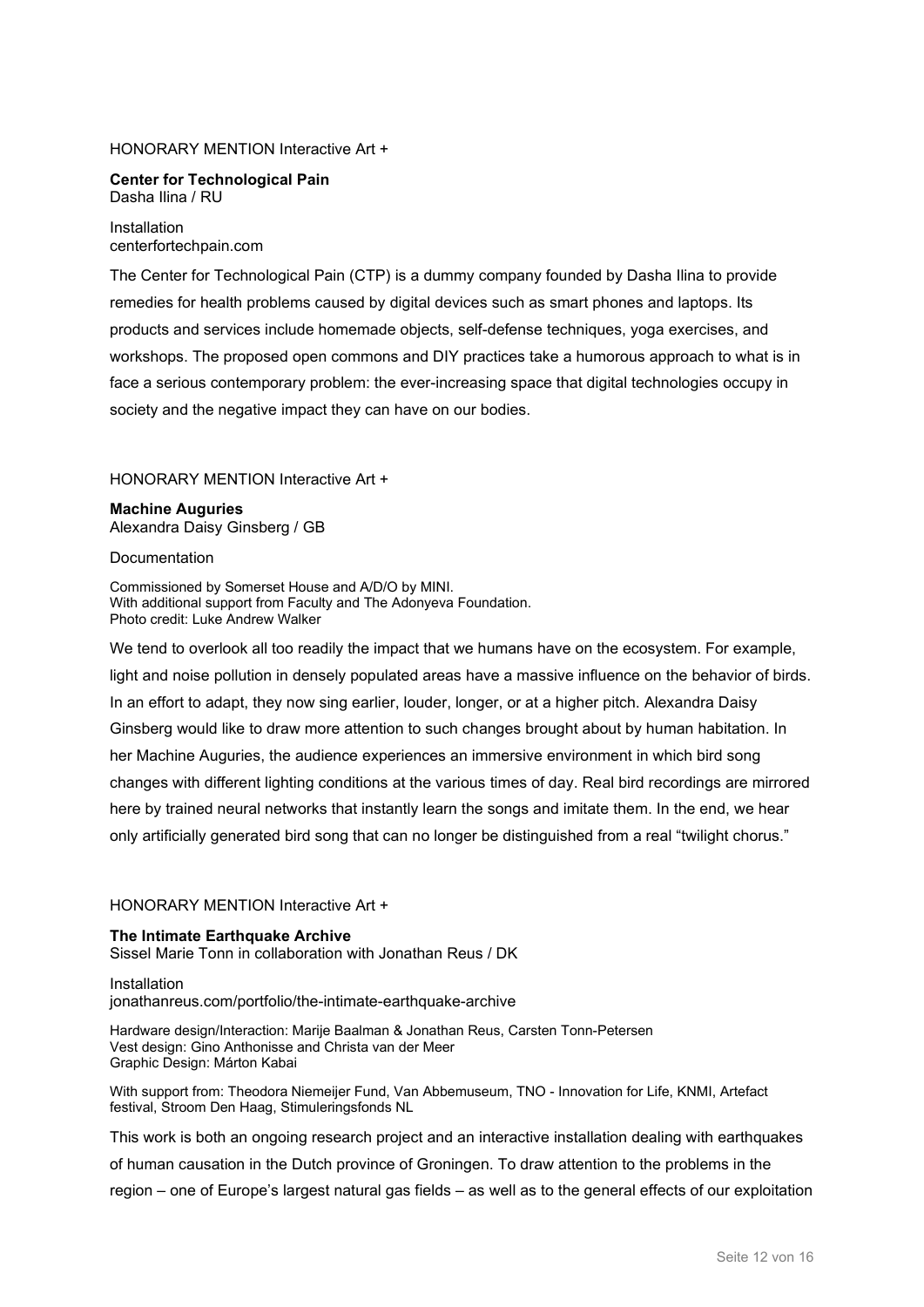of fossil fuels, The Intimate Earthquake Archive invites visitors to experience "deep listening." To this end, Sissel Marie Tonn has found a way to let visitors feel the vibrations caused by earthquakes in their own bodies. For the presentation in the exhibition, sound artist Jonathan Reus has created a tenminute tactile composition from the seismic data of a recorded earthquake, which can be heard and felt via a "tactile vest."

#### HONORARY MENTION Interactive Art +

#### **Trickle Down, A New Vertical Sovereignty** Helen Knowles / GB

Documentation helenknowles.com/index.php/work/trickle\_down

Supported using public funding from Arts Council England. The artwork is produced by FutureEverything with additional support from Whitworth Gallery, The University of Manchester, arebyte Gallery, FACT and One London Bridge.

In the installation documented here, which originally consisted of a four-channel video projection, a transparent coin machine, and a generative soundscape, Helen Knowles subtly lays bare the mechanisms of technological and financial power structures. Every time a coin is inserted into the machine, it triggers automated payments in cryptocurrency to all persons involved in the project, from auction participants and artists to people who helped to realize the installation. Together they form a "trickle-down community" in which everyone receives equal shares of the artwork in recognition of the (invisible) work they have done.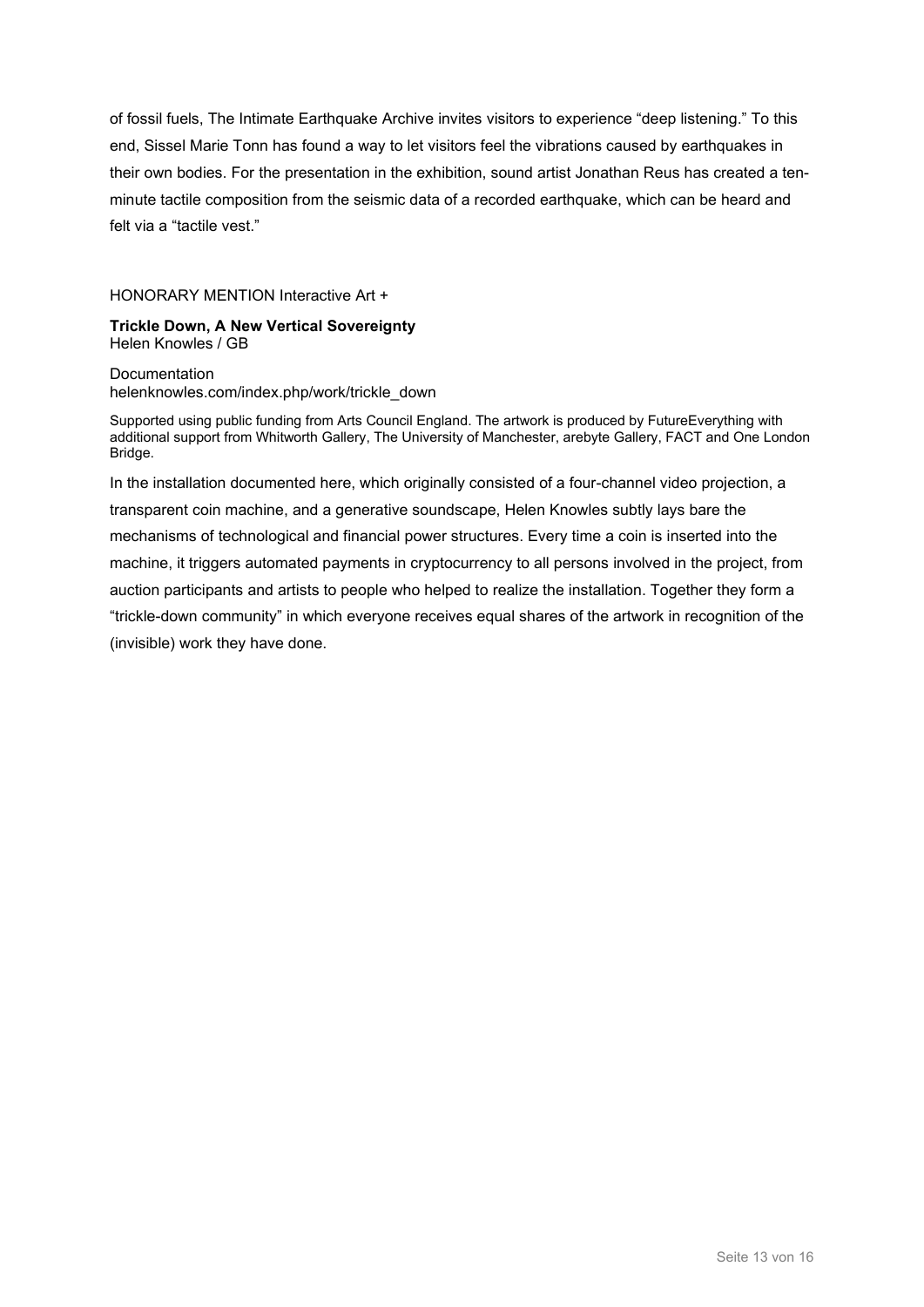#### **COMPUTER ANIMATION**

All animated images, however handcrafted, necessarily become digital at some stage of the production or distribution process, and thereby "computer animation." The question is therefore what kind of tool for communication they represent and which experiences they create for the viewer. The spectrum ranges here from abstract works, music videos, essay films, and character animations, to data visualizations and physical installations, all the way to virtual realities (VR, AR, and MR).

**The Electronic Theatre** *featuring the best of this year's submissions is screened every evening starting at 20.30 at the rooftop* KUNSTKINO*.* 

GOLDENE NICA Computer Animation **Infinitely Yours**  Miwa Matreyek / US

Video Installation semihemisphere.com/#/infinitelyyours Supported by: Princess Grace Foundation Special Project Grant 2019

Floods and droughts, forest fires, resource exploitation and pollution – with Infinitely Yours, Miwa Matreyek combines animation and theatre in an impressive kaleidoscopic live performance. Again and again the artist finds herself as a shadow figure in dystopian scenarios of overlaid animations, in which the man-made destruction affects not only the environment but also the artist's body, i.e., the human being herself. The Los Angeles-based director, designer, animation and performance artist received the Golden Nica in the Computer Animation category for the genre-crossing personified illustration.

HONORARY MENTION Computer Animation **Serial Parallels** Max Hattler / DE

Video Installation maxhattler.com/serialparallels Supported by grants from the Hong Kong Arts Development Council and the Research Grants Council of Hong Kong

In his experimental animation, Max Hettler approaches the built environment of Hong Kong with its dense and architecturally extreme high-rise housing estates as parallel rows of celluloid film strips. The repetitive patterns in the city's signature architecture are thus reimagined as Serial Parallels, with each floor or window corresponding to a film frame. What was literally set in stone in the single image becomes a re-animated film sequence of architectural flow.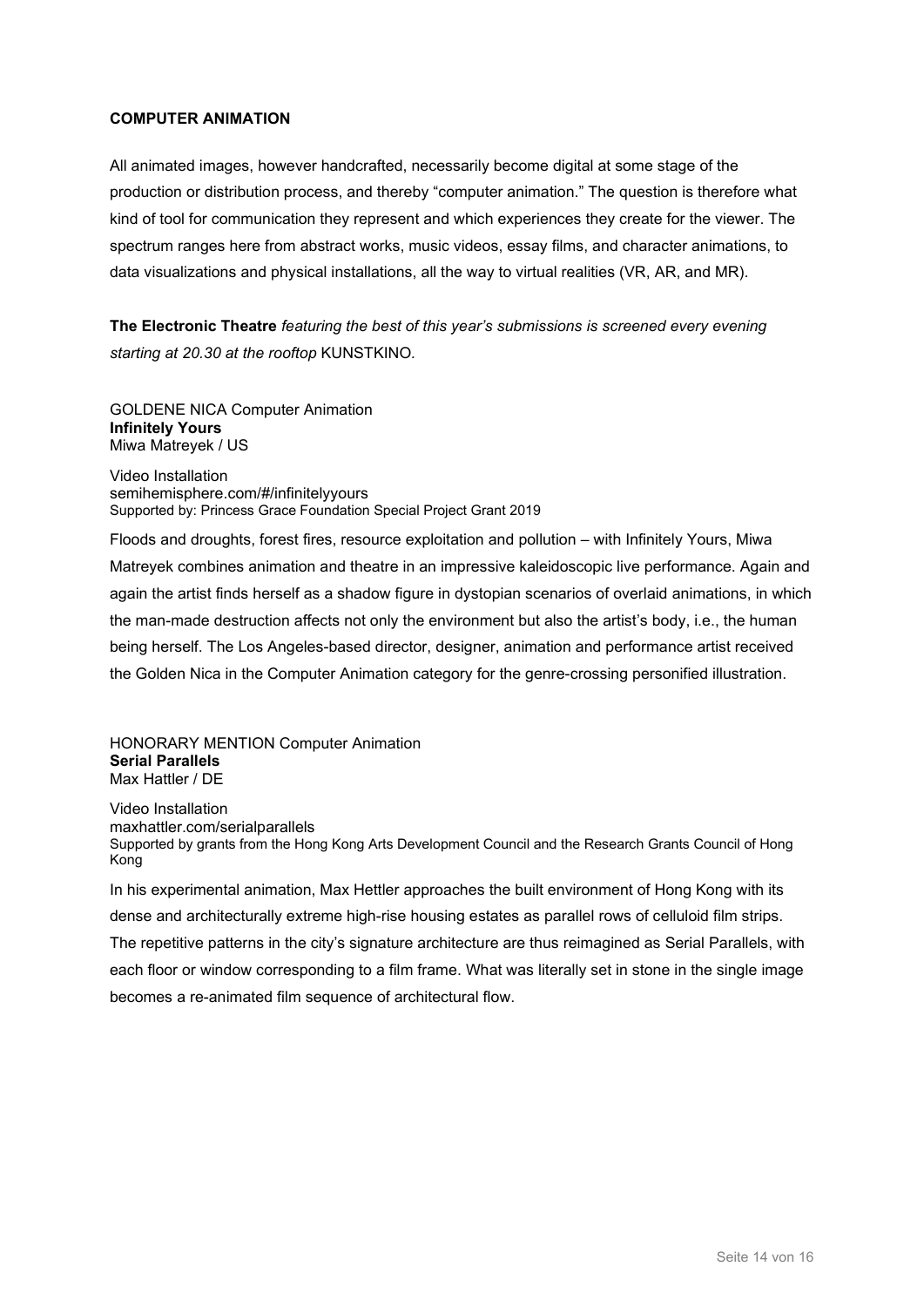#### HONORARY MENTION Computer Animation **The Sky is on Fire** Emmanuel Van der Auwera / BE

#### Video Installation Produced: By Harlan Levey Projects with the support of the Botanique Museum, Brussels Images: Courtesy the artist and Harlan Levey Projects

Technological advances are changing the way we see the world, altering our understanding of and interactions with our surroundings. In his multi-screen virtual reconstruction of Miami, Emmanuel Van der Auwera depicts a fractured landscape that embodies today's widespread feeling of unease. Viewers are presented with a hollowed-out world echoing with isolated voices. It begins with a monologue by a troubled man who comforts himself with the thought that nothing will ever be destroyed or lost, because everything is being backed up and technology will save us.

HONORARY MENTION Computer Animation **Underground Circuit** Yuge Zhou / CN

Video Installation yugezhou.com

*Underground Circuit* is a collage of hundreds of video clips shot in the subway stations in New York. The installation invites viewers to sit on the central cube and observe the anonymous characters in the projected urban labyrinth: the rushing commuters in the outer rings, people waiting on benches in the inner-most ring, and the central drummers acting as if they were the controllers of the commuters' movements, similar to the four-faced Buddha in Chinese folk religion, who fulfills and grants all the wishes of its devotees. The flow of commuters in the outer rings suggests the repetitive cycle of life, here with urban theatricality and texture.